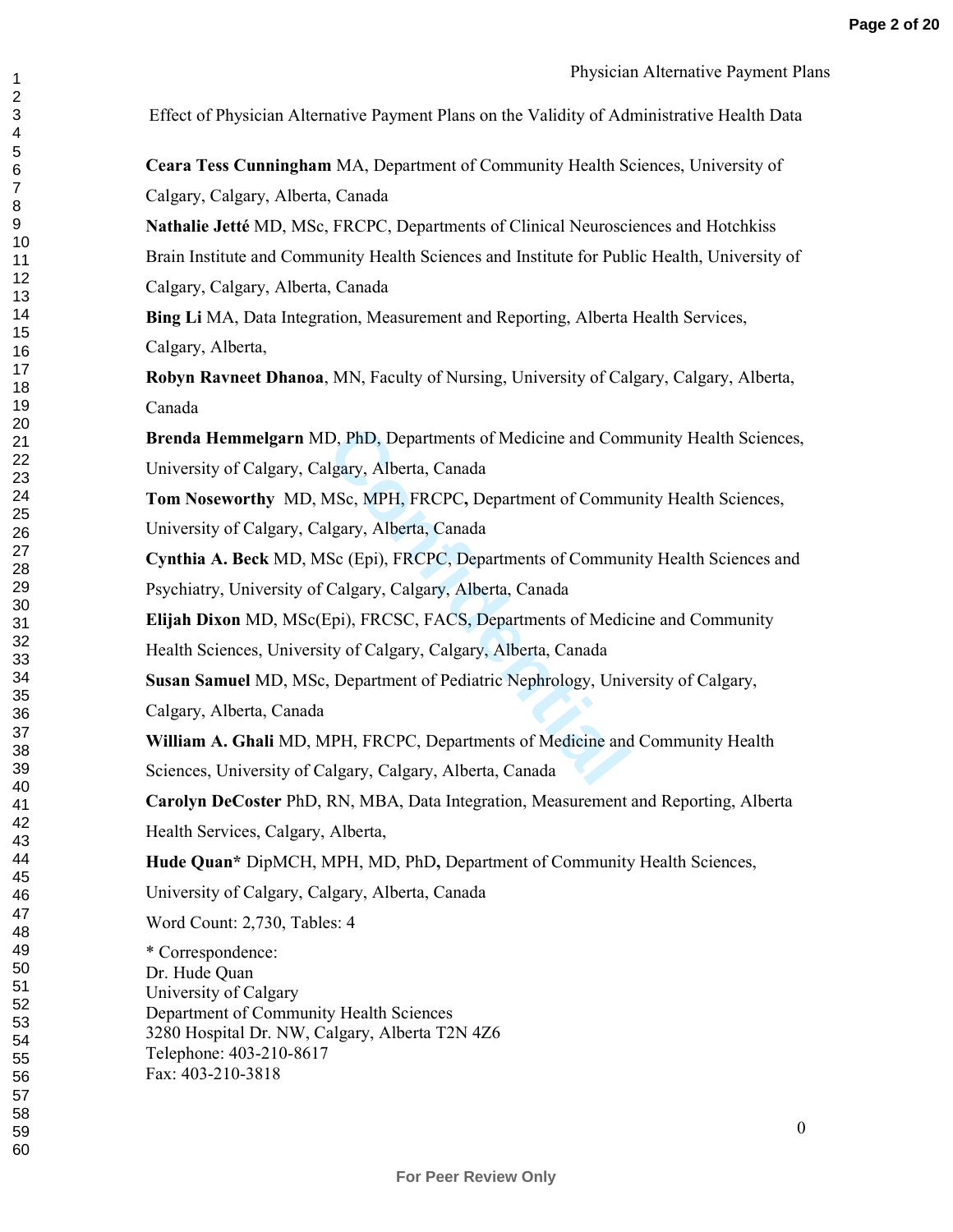#### **ABSTRACT**

BACKGROUND: In Canada, fee-for-service (FFS) physicians submit billing claims to be remunerated. Physicians on alternative payment plans (APP) are remunerated regardless of whether claims are submitted. There are concerns nationally APPs may be associated with erosion of data quality. We validated claims submitted by APP and FFS physicians in Calgary, Canada.

department (ED) services were identified free<br>bulatory care classification system administ<br>lberta physician claims from 2002 to 2009 under identifying proportion of claims submitted<br>of submissions defined by positive predi METHODS: A survey of physician specialists was conducted to determine APP and FFS status and obtain consent to use physicians' claims data from four acute care hospitals. Inpatient and emergency department (ED) services were identified from provincial hospital discharge abstract and ambulatory care classification system administrative databases. Services were linked to Alberta physician claims from 2002 to 2009 using unique patient and physician identifiers. After identifying proportion of claims submitted, inpatient chart review determined completeness of submissions defined by positive predictive value. RESULTS: Of 182 physicians selected, 51.6% were exclusively FFS physicians, 28.0% were exclusively APP physicians. Overall completeness of physician claims submissions was 91.8% for FFS physicians and 90.0% for APP physicians. Submission rate varied by medical specialty (surgery: 92.4% for FFS vs. 88.6% for APP; internal medicine: 94.1% vs. 91.3%; neurology: 95.1% vs. 91.0%; and paediatrics: 95.1% vs. 89.3%). Among claims submitted, the accuracy of medical conditions by FFS physicians was 87.8% and by APP physicians was 85.0%.

INTERPRETATION: Contrary to popular beliefs, overall submission rate and accuracy of recording diagnosis for APP and FFS physicians is high. High quality and completeness of physician claims may be related to reporting requirements and incentives associated with shadow billing.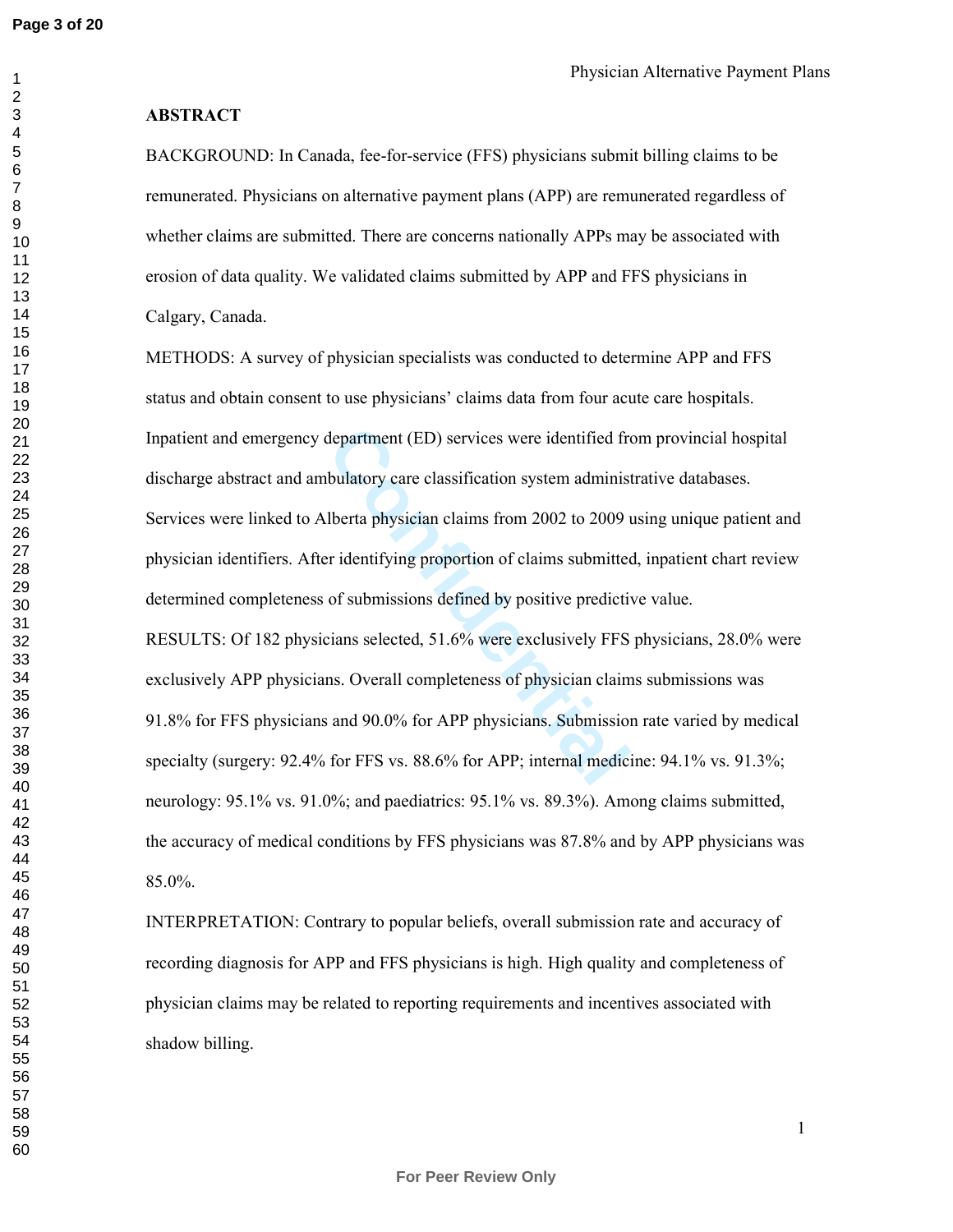#### **INTRODUCTION**

archers use these data extensively to examintively to examintively to examintively to the case surversided that care budgets, and for disease surverside.<br>
S-8]. With this widespread use of physiciant ss of these data are o Canada, because of universal healthcare and the collection of the physician claims database, has one of the richest coded health care data sources in the world [1]. In the traditional fee-for-service (FFS) payment model, physicians must submit claims for every medical service they provide to receive remuneration  $[2, 3]$ . The physician billing claims database contains unique patient identifiers, unique physician identifiers, and clinical information, such as a patient's diagnosis at the time of a visit [4]. Health administrators, decision makers and researchers use these data extensively to examine the trajectory of patient care volume, forecast health care budgets, and for disease surveillance and related health services research [5-8]. With this widespread use of physician claims data, the quality, accuracy and completeness of these data are of the utmost importance. The validity of physician claims data is being questioned with the introduction of alternative payment plans (APP) for physicians across Canada.

Because FFS physicians must submit a claim to be paid, it has been assumed that this payment system provides relatively complete and accurate estimates of medical service provision. However, the overwhelming reliance on the FFS payment mechanism is an often cited source of inefficiency in the Canadian health system and works poorly for chronic disease management [9]. The FFS payment mechanism creates financial incentives for physicians to encourage overconsumption of care, since physicians are rewarded for a high volume of services. In other words, physicians get paid more when their patients consume more care [9].

As of 2009, over 20% of Canada's 55,000 physicians receive some payments for clinical care from an APP [10]. APP physicians are paid a fixed amount of money, rather than being paid for each medical service they provide. APP mechanisms for physicians, such as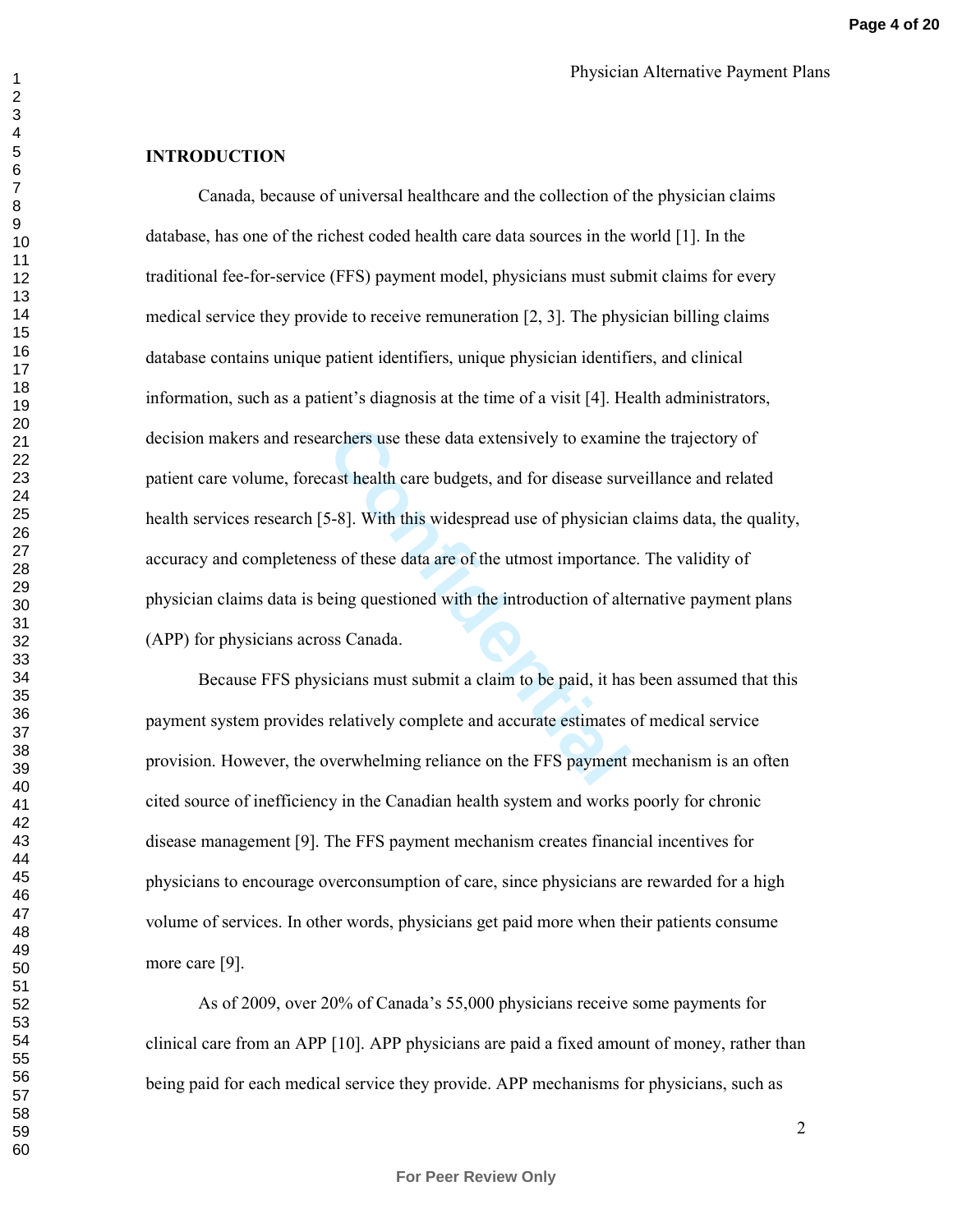salary or capitation payment, promise greater control over the levels of physician compensation expenditures and more efficient use of health care facilities [11-13]. Unfortunately, APPs do not typically provide financial incentives for physicians to submit claims for all their services (i.e. they are not compensated for their time spent submitting claims, referred to as "shadow-billing") raising concern about potential data erosion due to non-submission of shadow billings. This gap within payment models may create potential inequities in the quality of claims and result in data erosion. The impact of incomplete and inaccurate billing submissions is a concomitant decrease in ability to effectively track health service volume and utilization, for instance, the burden of chronic diseases. Worse still, this creates doubt in the usefulness and overall validity of administrative databases.

ation, for instance, the burden of chronic dis<br>
lness and overall validity of administrative of<br>
our study was to determine the proportion of<br>
and to identify and compare the validity of i<br>
ubmitted by APP and FFS physicia The objectives of our study was to determine the proportion of claims submitted by APP and FFS physicians and to identify and compare the validity of information coded in physician billing claims submitted by APP and FFS physicians in Calgary, Alberta. The occurrence and extent of data erosion has important implications for use of these data, including the need to statistically adjust for losses in estimates of disease burden and budget projections. Finally, given the widespread use of physician claims data for research purposes, confidence in the quality of these data is critical for the future of their use in health services and population health research.

#### **METHODS**

We recruited APP and FFS physicians from a broad range of specialties (see below) practicing at four adult and pediatric acute care hospitals in Calgary, Canada between January 1, 2002 and December 31, 2009. Calgary is a city with a population of approximately 1.1 million [14]. We extracted claims submitted by each consenting physician to determine submission rates and validated the claims diagnoses through clinical chart review.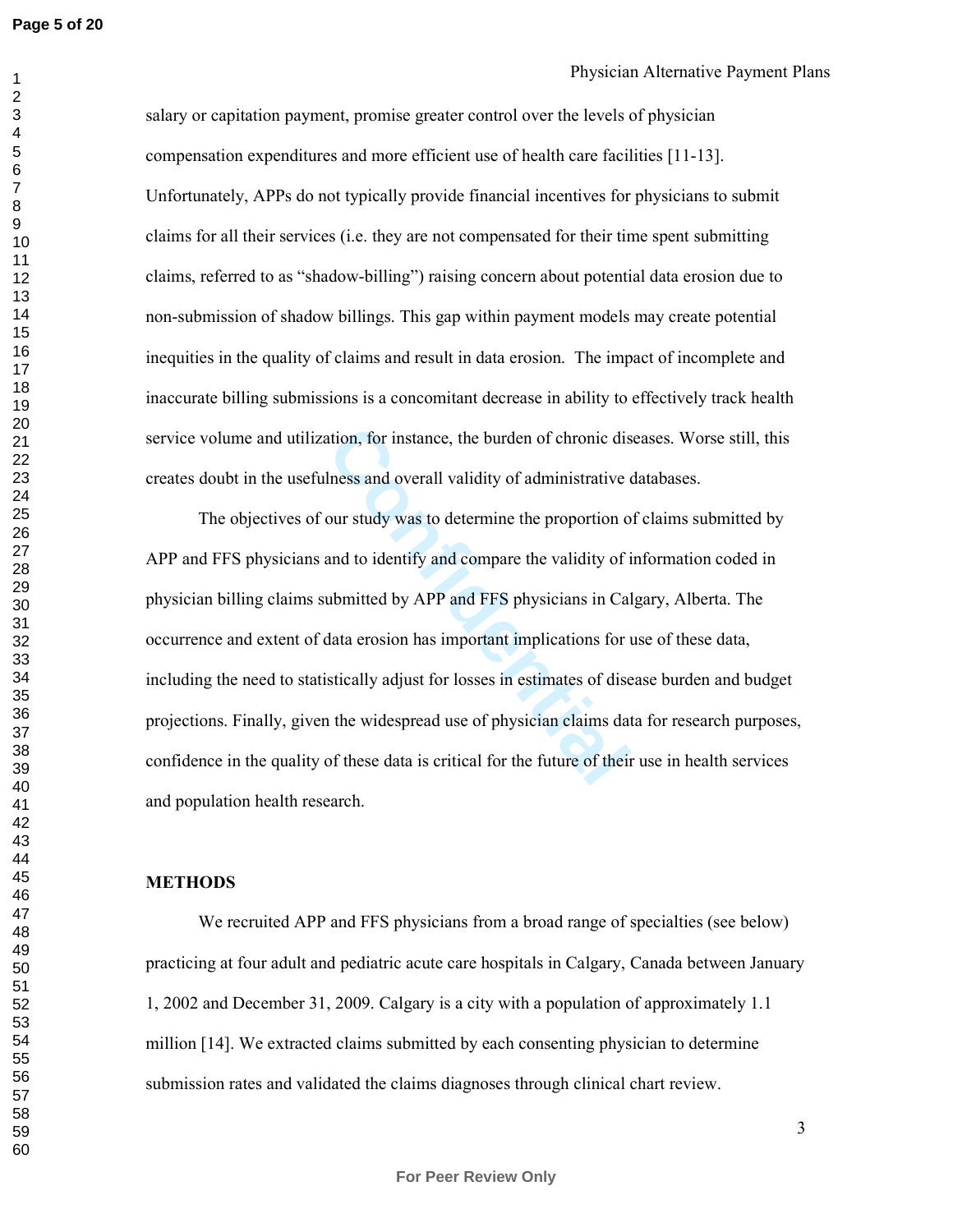## **Physicians Survey**

contributed department directories. Contact in the explorement directories. Contact in the explorement of the Vellow Pages<sup>TM</sup>, and sites of Alberta Health Services, hospitals a hysician specialties were targeted: intensi To generate a baseline sample, an online survey of Calgary physicians was conducted to determine physician APP, FFS and blended status and obtain consent to use their claims data. Blended physicians may have both FFS and APP remuneration components to their contracts. The survey sample frame was generated using the list of physicians from the Alberta College of Physicians and Surgeons directory, the 2008 Canadian Medical Directory and hospital and university clinical department directories. Contact information was verified through the latest Calgary telephone directory, the Yellow Pages™, and physician contact directories posted on websites of Alberta Health Services, hospitals and the University of Calgary. The following physician specialties were targeted: intensive care unit (ICU), internal medicine, neurology and neurosurgery, pediatrics, psychiatry and general surgery. We restricted our sample to these specialties as they were established APP and FFS programs and these specialty groups had a large number of registered physicians in Calgary, Canada. We included physicians who were practicing in 2009 and providing inpatient services at one or more of the four acute care hospitals in the city. We excluded general practitioners as the majority were remunerated by FFS and medical trainees (i.e. medical students, residents, and fellows), as they do not generally submit billings.

 We emailed the survey package to the selected physicians, including an invitation letter, a consent form and a brief self-administered questionnaire that contained information regarding physicians' billing status (FFS versus APP), whether they are obligated to shadow bill as part of their APP contract (if applicable), whether incentives are provided to them to shadow bill (if applicable) and demographic information. An example of a type of incentive provided to APP physicians was "Are there any personal income increases tied to shadow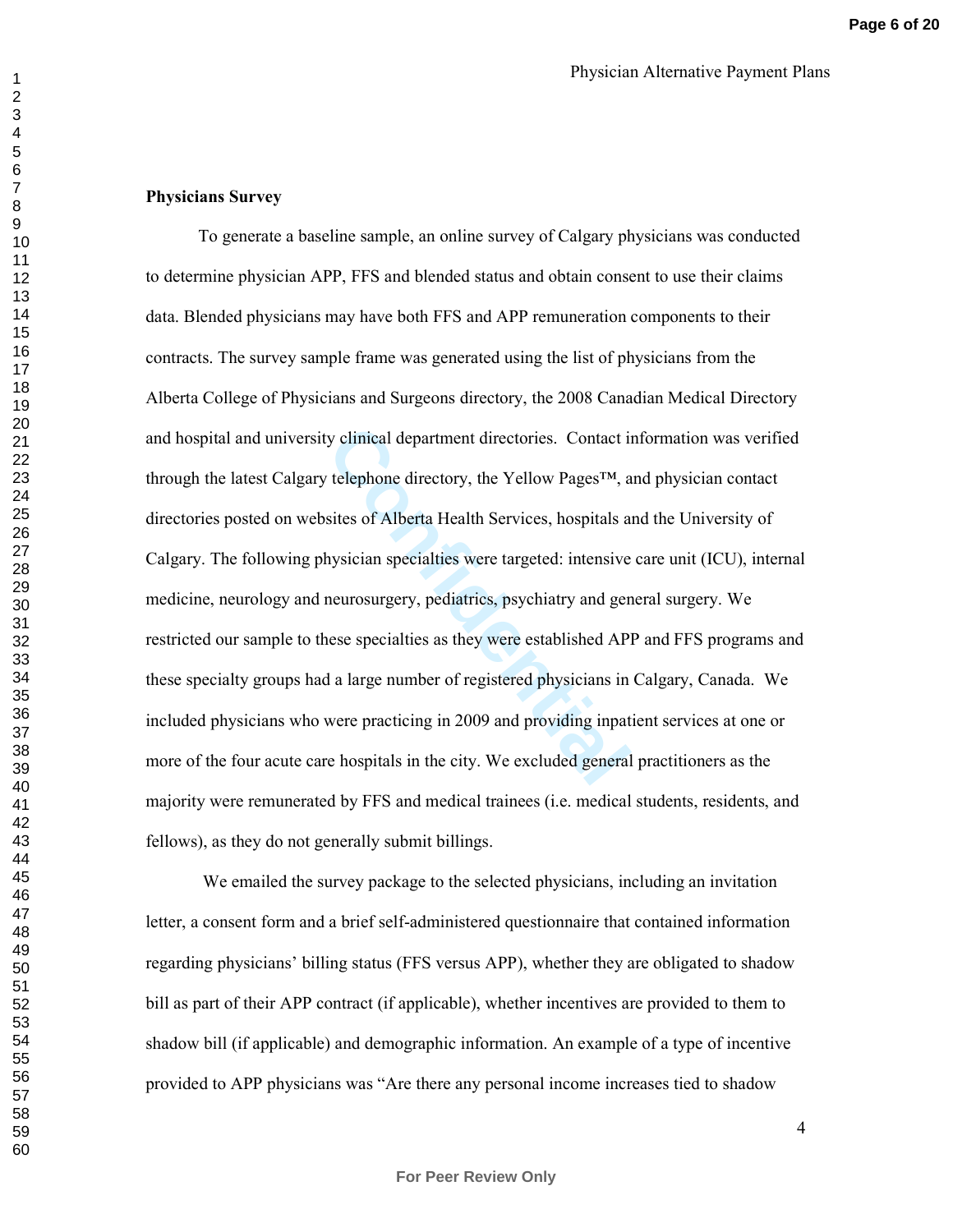billing?" Respondents had the choice to complete the survey online, by email or via paper method. Three reminders were sent through email. The time interval between each of the three reminders was three weeks.

#### **Determining Completeness of Submissions through Linking Claims with Inpatient and**

#### **Emergency Department Services**

The hospital discharge abstract database (DAD) and the ambulatory care classification system (ACCS) administrative data were linked with the physician survey using physician unique identifier (i.e. PRAC ID). We extracted all services provided by these physicians as the most responsible physicians from January 1, 2002 to Dec 31, 2009. The linked records formed the denominator (i.e. 'standard reference'; number of services provided by physicians).

AC ID). We extracted all services provided l<br>icians from January 1, 2002 to Dec 31, 200<br>i.e. 'standard reference'; number of services<br>ns' unique PRAC ID was verified within the<br>cted DAD and ACCS services were then lin<br>nuar After the physicians' unique PRAC ID was verified within the Alberta physician claims database, the extracted DAD and ACCS services were then linked to Alberta physician claims from January 1, 2002 to May 31, 2010 using unique patient numbers (i.e. Personal Health Number), service location, service date and PRAC ID to identify the numerator (i.e. number of services claimed by physicians).

#### **Validating Claims through Chart Review**

To assess the validity of submitted claims, we randomly extracted claims submitted by the consenting physicians during January 1, 2002 to December 31, 2009 using their unique PRAC ID. A total of 55 physicians were randomly chosen (24 FFS, 31 APP) for this chart review. A random number was assigned to each claim within the dataset. The claims records were then sorted by this random number in ascending order. We selected the first 10-19 sorted claims records from each stratum, resulting in a total of 1115 claims records.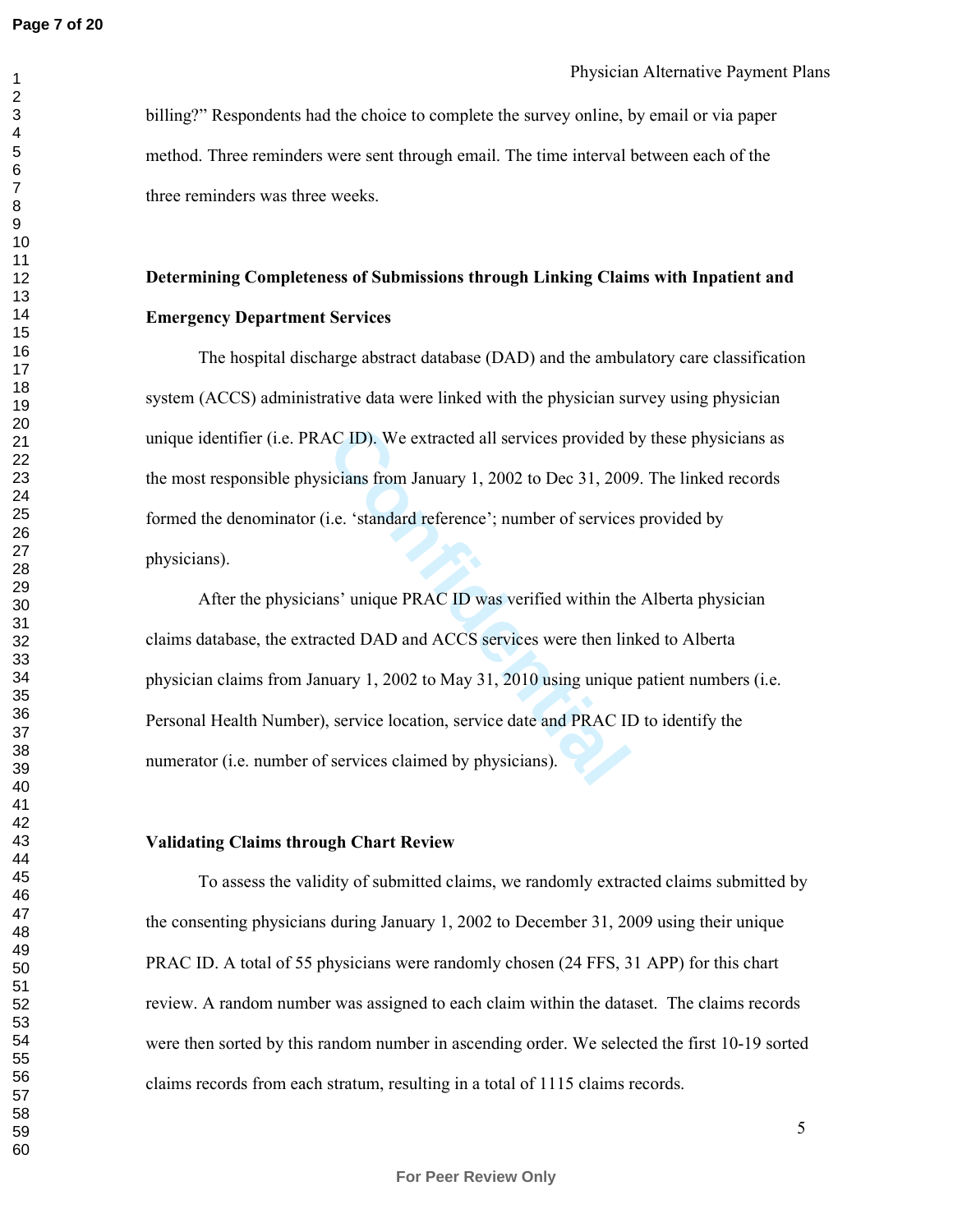Corresponding inpatient charts for the sampled claims were located using a combination of the hospital ID, patient chart number, personal health number, admission date and physician PRAC ID. Two chart reviewers underwent training in the data extraction process. In the training session, the definition of study variables was discussed and 20 charts were reviewed by both reviewers together to identify any issues with interpretation of coding or medical terminology. A sample of 30 charts was then reviewed independently by both reviewers for consensus agreement. Reviewers agreed upon 29 of the 30 charts on diagnoses (97% agreement).

vers extracted data independently for eviden<br>aims through an examination of the entire checked and<br>examination of the entire of<br>educed at a is typically code<br>THO) International Classification of Disease<br>the study period we Finally, the reviewers extracted data independently for evidence of the diagnoses submitted in physician claims through an examination of the entire chart up to the date of the claim (i.e. medical service date). Administrative data is typically coded using the World Health Organization's (WHO) International Classification of Disease (ICD). In physician claims, diagnoses during the study period were coded using the International Classification of Disease,  $9<sup>th</sup>$  version (ICD-9), Alberta modification. The physician claims database contains up to 3 diagnoses. However, about 95% claims records contain only one diagnosis. Thus we verified the diagnosis coded in the first coding field. Reviewers recorded the diagnosis and extracted additional medical notes from the chart and then determined whether there was a match in the chart review and the ICD-9 diagnosis in the physician claims data.

#### **Statistical Analysis**

The unit of analysis is the "physician service" provided by physicians who participated in the survey and consented to data linkage. Descriptive statistics were used to report physician characteristics, submission rate (proportion) and validity of the claims diagnosis by payment status, type of service, and medical specialty. Chi-square tests were used to assess differences between three payment plans.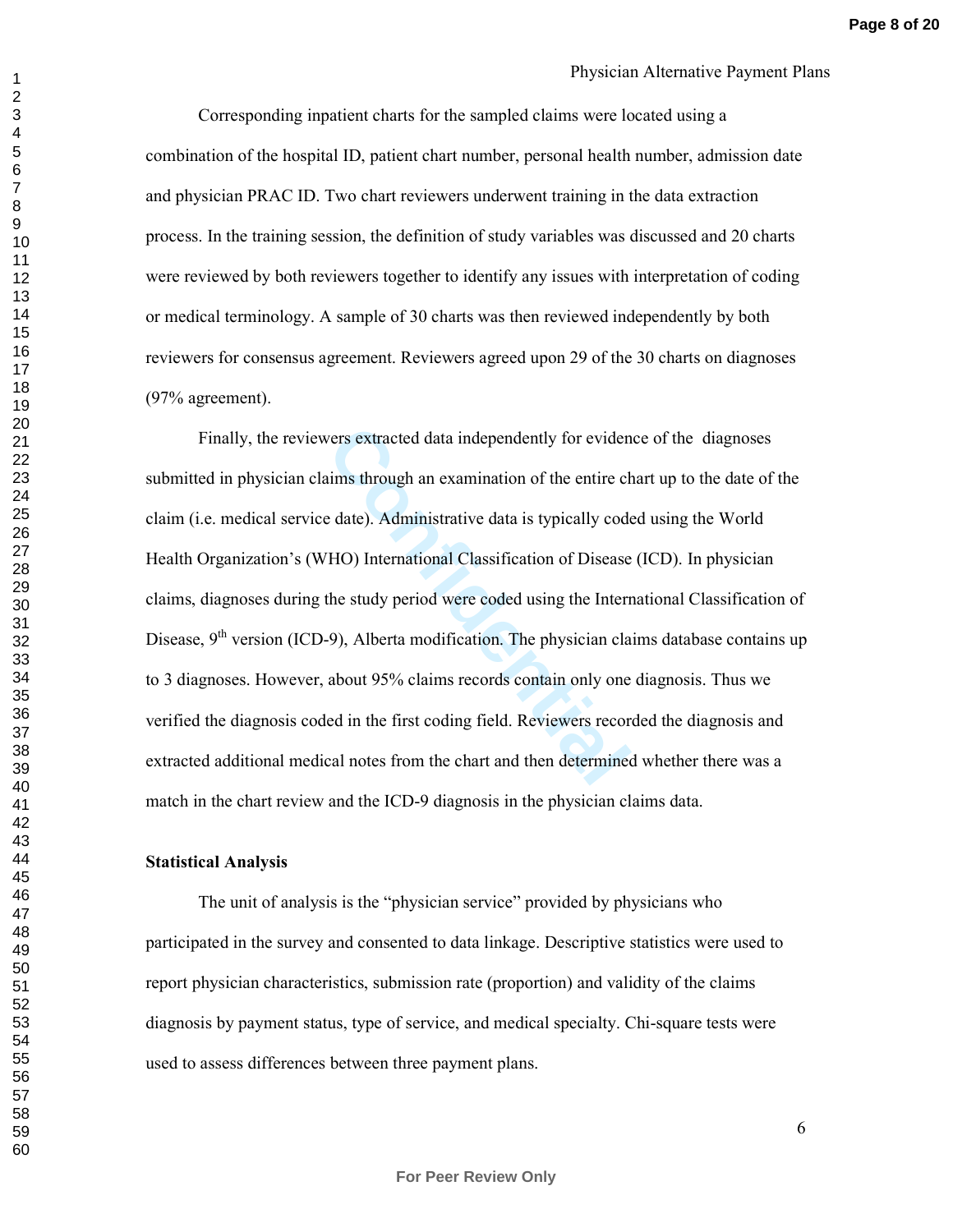To calculate the claims submission rate, the percentage of number of services claimed by physicians was divided by that of services provided by physicians. Positive predictive value (PPV) for ICD-9 diagnosis submitted by physicians was calculated accepting the chart review data as a 'reference standard'. PPV determines the extent to which a diagnosis present in the ICD-9 claims data was also present in the chart review data. The PPV was used to assess the overall validity of the chart review data compared to the ICD-9 claims data. Ethics approval for this study was granted by the Conjoint Health Research Ethics Board at the University of Calgary.

#### **RESULTS**

surveyed, 317 consented to have their med:<br>sponse rate). Out of the 317 physicians who<br>ere linked with DAD and ACCS. Of the 182<br>Physicians, 94 were FFS physicians and 37<br>ians, 77.9% were male; 57.4% were age 40.<br>Of the APP Of 904 physicians surveyed, 317 consented to have their medical services linked to their claims data (35% response rate). Out of the 317 physicians who consented, 182 unique physicians PRAC ID's were linked with DAD and ACCS. Of the 182 physicians whose data were linked, 51 were APP physicians, 94 were FFS physicians and 37 were on a blended model.

Of the FFS physicians, 77.9% were male; 57.4% were age 40-59 and 44.1% practiced  $\geq$  15 years (see Table 1). Of the APP physicians, 61.4% were male; 40.9% had practiced for 5-14 years and 67.1% specialized in internal medicine.

 We analysed 149,380 services provided by 182 physicians (see Table 2). The overall submission claims rate was 90.0% for APP physicians, 95.6% for blended and 91.8% for FFS physicians. For FFS physicians, psychiatry (97.0%) had the highest submission rate followed by neurology/neurosurgery (95.1%), paediatrics (95.1%), internal medicine (94.1%), and surgery (92.4%). For APP physicians, the submission rate varied by speciality from a high of 91.3% for internal medicine and a low of 88.6% for surgery. For APP physicians, the proportion of submitted claims was significantly higher when an incentive was provided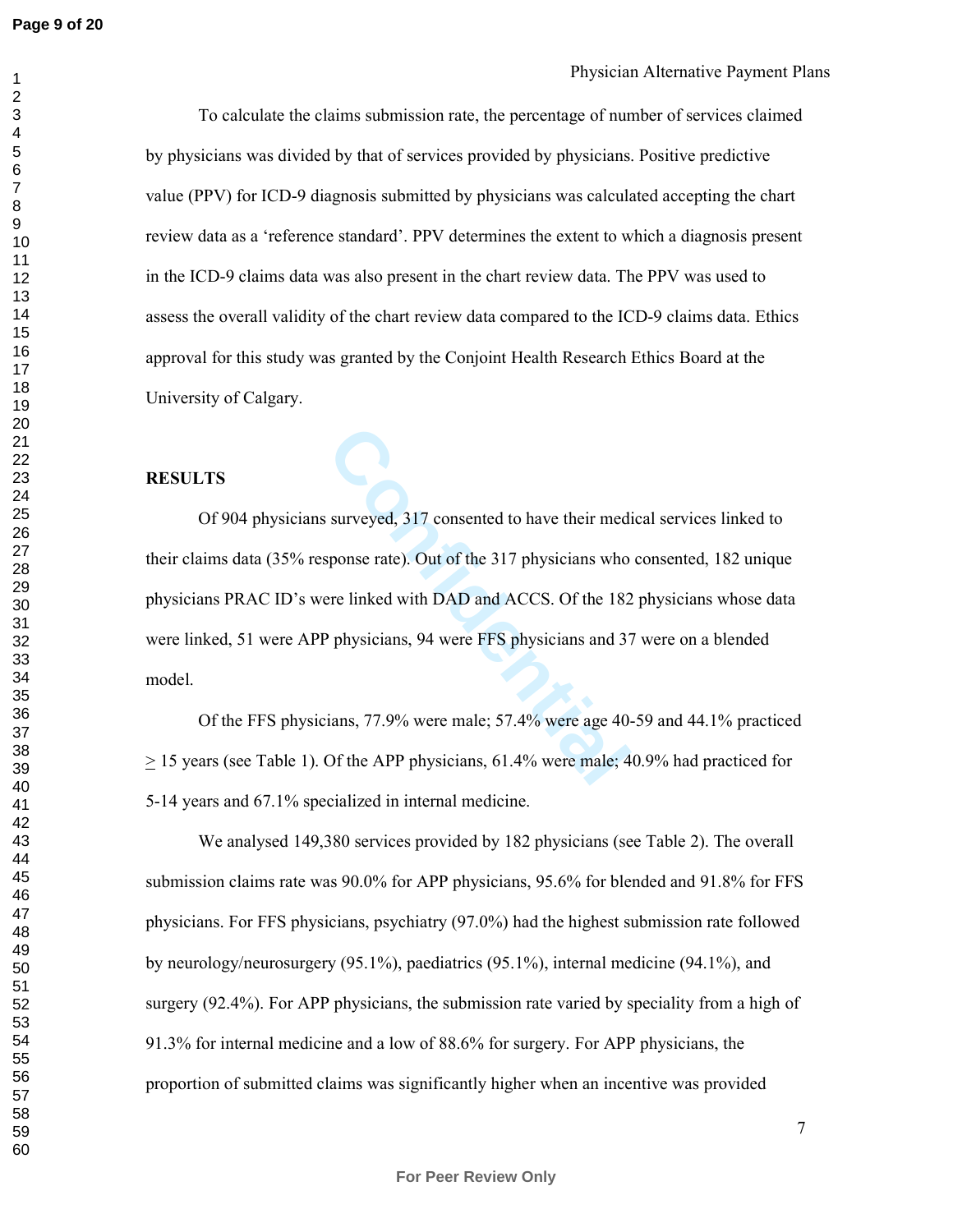(93.6% vs. 89.4%). Submission rate was associated with length of practice (for FFS physicians,  $\le$  years: 95.9%, 5-14 years: 89.7%,  $\ge$  =15 years: 91.6% and for APP physicians;  $\leq$  years: 92.4%, 5-14 years: 86.5%,  $\geq$  15 years: 90.9%).

We analysed the differences in submissions among physicians whose payment program was changed from FFS to APP during the study period. The proportion of submitted claims decreased significantly from 95.6% for pre-APP to 90.1% for post-APP (see Table 3).

sponding ICD-9 codes to match, were duplite<br>from health records. FFS physicians had a s<br>P physicians (85.8%). For FFS records, psy<br>v surgery (91.0%), paediatrics (82.4%) and i<br>i, neurology had the highest PPV (93.3%), f<br>1% Of the 1115 charts requested for review, 849 were included, 447 (52.6%) for FFS physicians and 402 (47.3%) for APP physicians. Charts were not included if they had missing data, did not have a corresponding ICD-9 codes to match, were duplicates or were not available when requested from health records. FFS physicians had a slightly higher PPV (87.0%) compared to APP physicians (85.8%). For FFS records, psychiatry had the highest PPV (100%), followed by surgery (91.0%), paediatrics (82.4%) and internal medicine (76.5%). For APP records, neurology had the highest PPV (93.3%), followed by surgery (92.0%), paediatrics (91.0%) and internal medicine (81.0%).

#### **DISCUSSION**

 We analysed physician claims submitted by Alberta specialists for inpatient and emergency department services and found that Alberta APP physicians, similar to FFS physicians, submit a high proportion of medical service claims, and that the accuracy of diagnostic coding of these claims is also high. There is a slight decrease in the overall rate of submission after APP implementation but this was lower than 10% non-submissions for APP physicians, and a much smaller proportion than expected. The potential for data loss with the implementation of APPs seems to be minimal and does not appear to have affected the overall completeness and accuracy of claims being submitted in Alberta. As such, our study provides compelling evidence for the ongoing use of physician claims for disease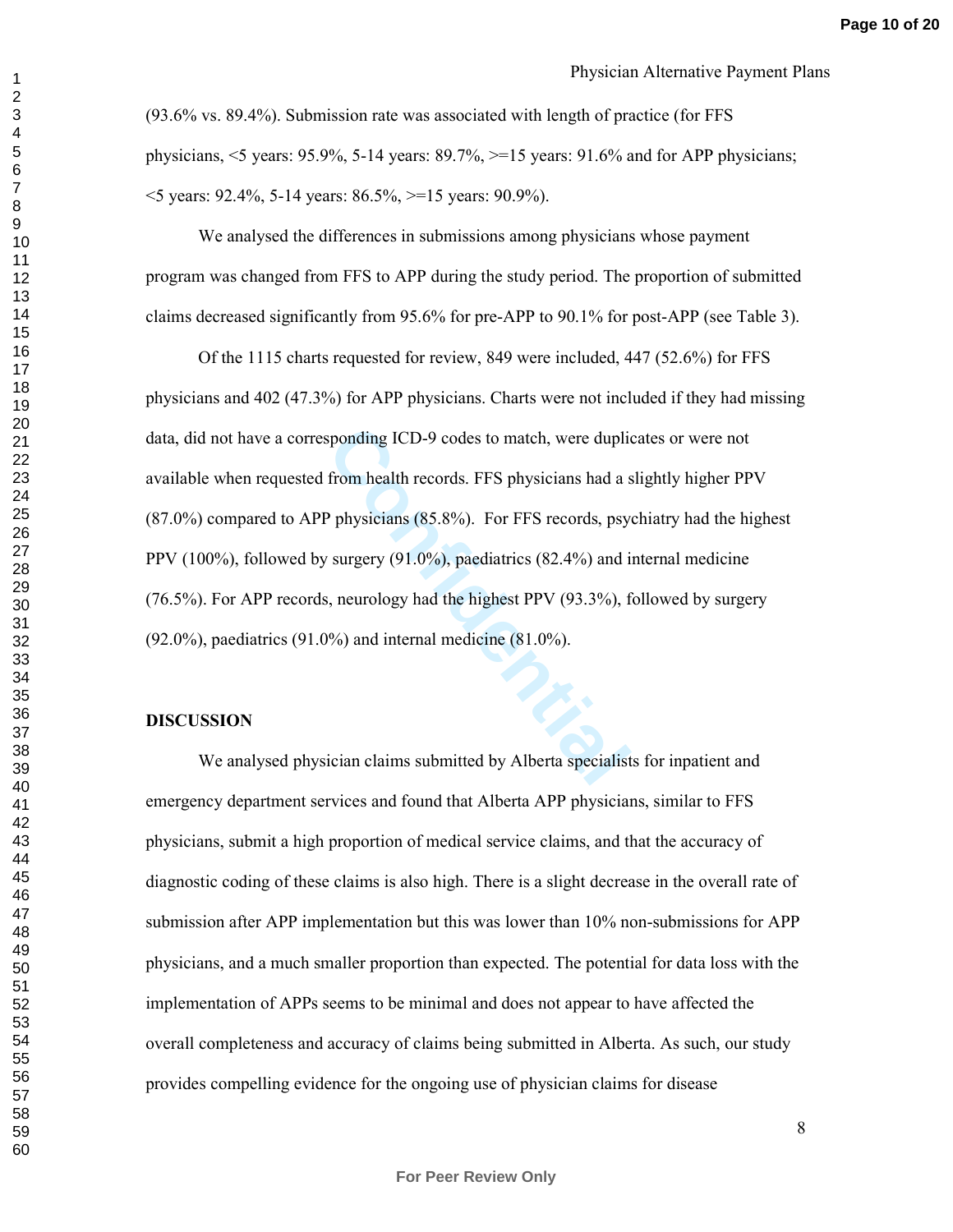surveillance, to determine allocation of health care funds, to track service volume and to assess and monitor patient outcomes.

We found that overall submission rates across payment programs were high, and that the difference between FFS and APP physicians was only about 2% (APP: 90% vs FFS: 91.8%). When restricting our sample to APP physicians only and looking at pre and post APP submission rates, there was a slight but statistically significant decrease in completeness (Pre-APP: 95.6% vs Post-APP: 90.1%).

actions that could account for missing billing<br>ive staff forgetting to submit a claim, rejected<br>dditionally, since the majority of Albertans<br>practitioners (GP) who are on FFS plans as<br>mpact of non-submission of claims from We assumed that submission rates would be close to 100% for FFS physicians, but it was not. Potential explanations that could account for missing billing submissions include physicians or administrative staff forgetting to submit a claim, rejected claims, and inaccurate data inaccurate linkage. Additionally, since the majority of Albertans (i.e. 80%) [15] visit family doctors or general practitioners (GP) who are on FFS plans as opposed to physician specialists on APPs, the impact of non-submission of claims from APP physician specialists may have little impact on chronic disease surveillance (i.e. missing diagnosis from APP specialists could be captured by GP claims.).

Alberta is one of several Canadian provinces that require APP physicians to submit shadow bills to account for the services they provide. In addition, many provincial APP programs based at teaching hospitals utilize incentive-based programs to motivate physicians to submit billings. Our results suggest that such incentives may be effective. For example in some divisions or departments APP physicians who do not submit the recommended quota of shadow billings based on their expected patient workload annually face a potential withholding (e.g. 15%) of their yearly earnings [16]. This is also determined by internally reviewing physicians' shadow billing submissions for the year compared to other physicians within their specialty with a similar expected workload [17]. Similarly, in Nova Scotia, to ensure complete and accurate submission of shadow billing information, the value of shadow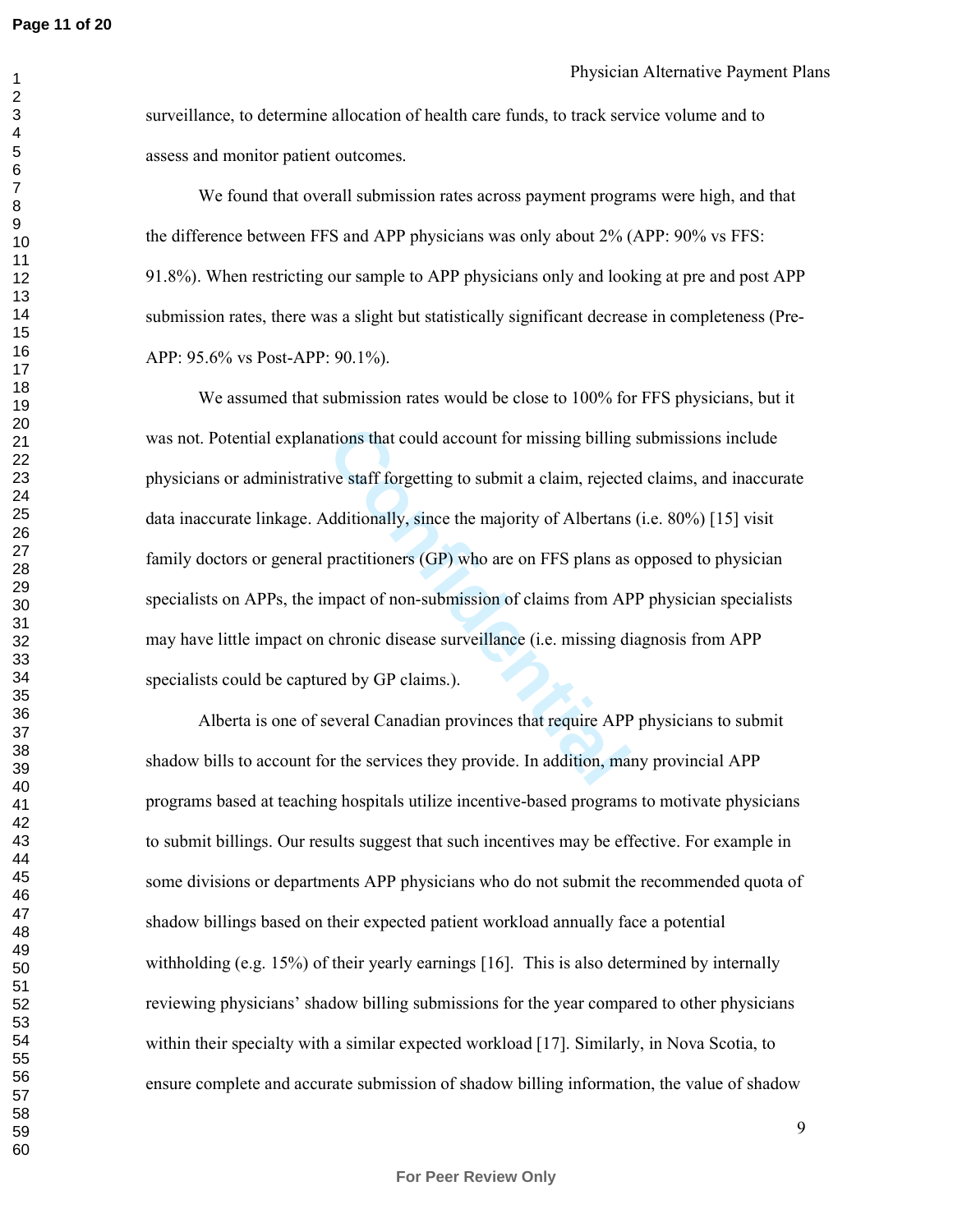billing data is periodically compared to total payments under the physician's APP contract [17]. Unfortunately, departmental or provincial incentives are an area that has received relatively little evaluation to date [18].

Shadow billing monitoring has the potential to improve the quality and completeness of claims submitted by physicians. Canadian provincial governments and health agencies are beginning to realize the possible risk of data erosion with the switch to APPs and are implementing policies to adjust for the possible under-submissions of shadow bills. Our findings imply that such policies appear to be effective at improving claims submission rates since APP physicians who were aware of departmental incentives had a higher rate of claims submissions (93.6%) compared to APP physicians who were unaware of departmental incentives (89.4%). Further, our study supports the development of provincial and national shadow billing incentive programs to preserve the overall quality of physician claims data.

of were aware of departmental incentives had<br>pared to APP physicians who were unaware<br>er, our study supports the development of programs to preserve the overall quality of p<br>programs to preserve the overall quality of p<br>er Our study has several limitations. First, we only surveyed physician specialists and did not survey GPs as the majority of GPs in Alberta are on FFS programs. Therefore, our findings may not be generalizable to other Canadian provinces with APP programs for GPs. Second, we focused on inpatient and emergency room claims records and did not analyze outpatient records. Private or outpatient clinic physicians may display different billing behaviors. Third, we only calculated PPV and did not report all validation statistics, including sensitivity, specificity and negative predictive value. Fourth, we surveyed urban area physicians, not rural based physicians. However, only a small proportion of specialists are practicing in rural areas. Finally, the results may not be applicable to countries with different health care systems or different payment models.

#### **CONCLUSIONS**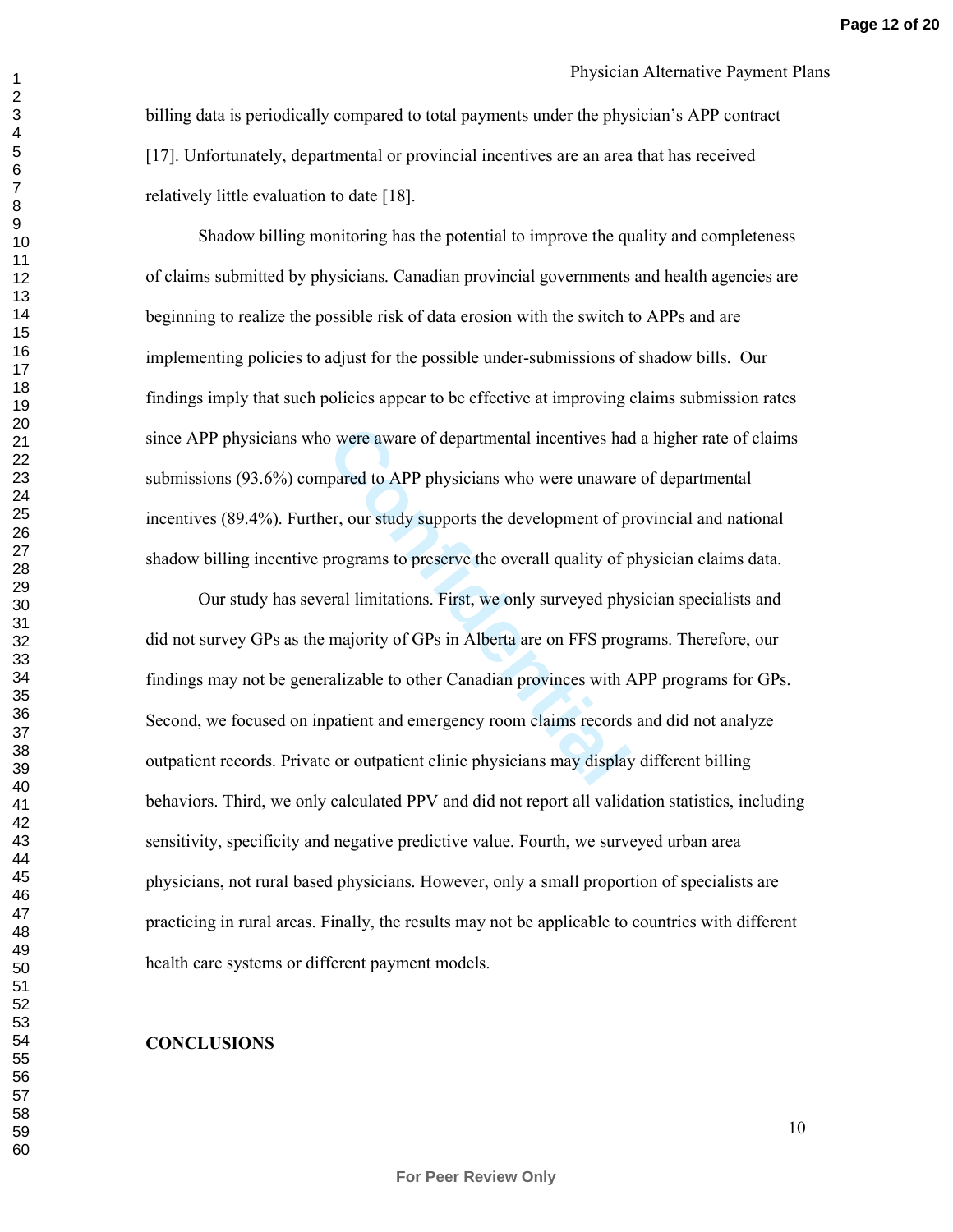#### Physician Alternative Payment Plans

The findings from this study offer valuable insight into one of the largest and richest sources of Canadian administrative health data. Our analyses show the overall claims submission rates for both APP and FFS physicians are high, as is the validity of diagnostic coding. These findings suggest that contrary to popular beliefs, physician payment programs may not have as much of an impact on the quantity or quality of claims data. Incentive programs should be considered nationally in order to preserve the overall quality of physician claims data and there should be continuing vigilance with respect to completeness and accuracy of physician data, regardless of the payment system.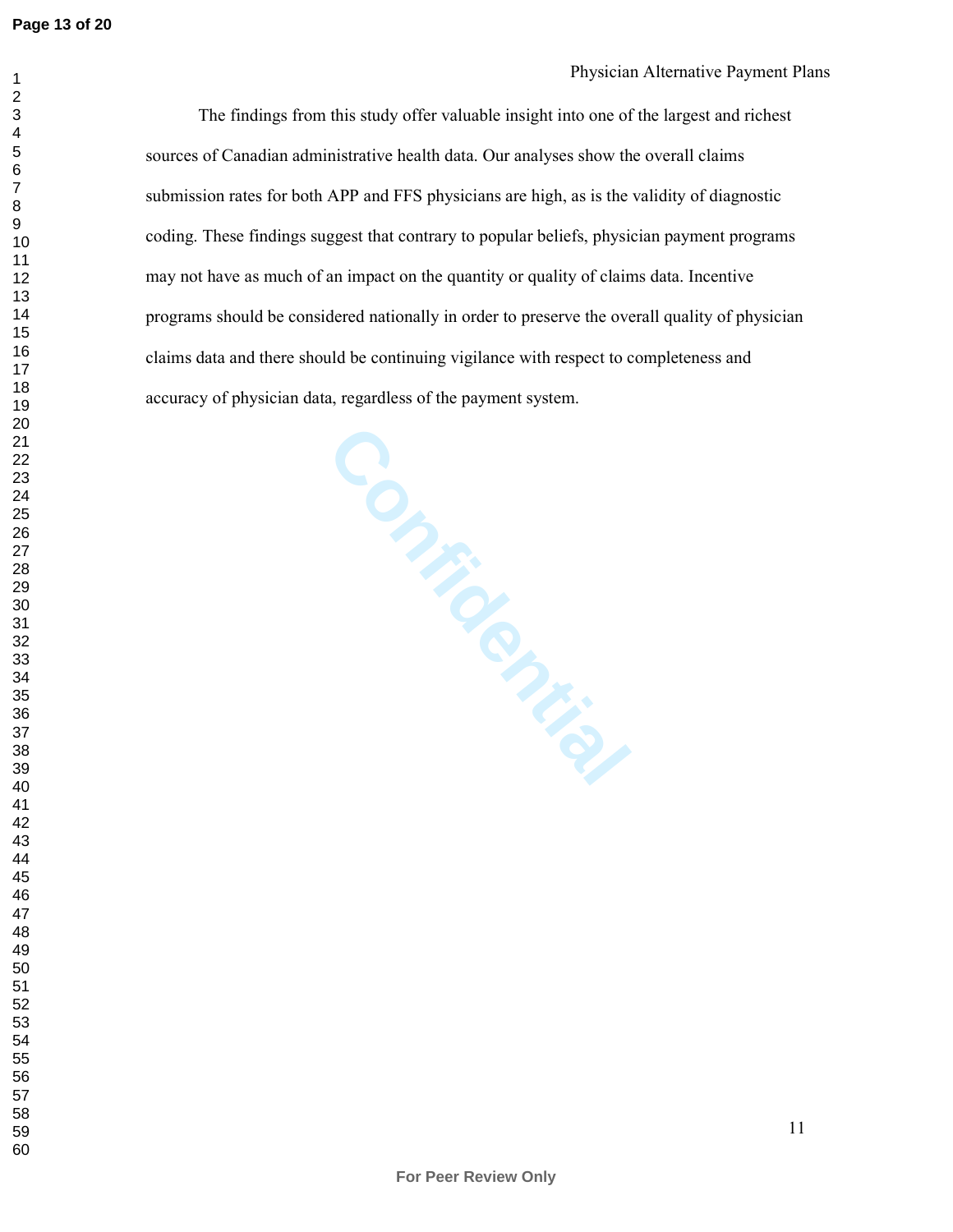#### **ACKNOWLEDGMENTS**

H. Quan, & N. Jetté, and are supported by Alberta Innovates Health Solutions (AIHS) Population Health Investigators Salary Awards. N. Jetté is a Canada Research Chair Tier 2 holder. N. Jette also holds a Canada Research Chair Tier 2 in Neurological Health Services Research. CT Cunningham is funded by a CIHR doctoral research scholarship (2013-2016).

#### **COMPETING INTERESTS**

None of the authors have any conflict of interest to declare.

# **Confidential AUTHORS CONTRIBUTIONS**

This paper is not under consideration elsewhere and none of the paper's contents have been previously published. All authors have read and approved the manuscript. Authors, CTC, PC, DT, LWS, NJ and HQ contributed substantially to conception and design. Authors, PC and HQ completed acquisition of data and analysis and all authors contributed to the interpretation of data. All authors (CTC, PC, DT, LWS, NJ and HQ) drafted the article or revised it critically for important intellectual content and have given final approval of this version to be published.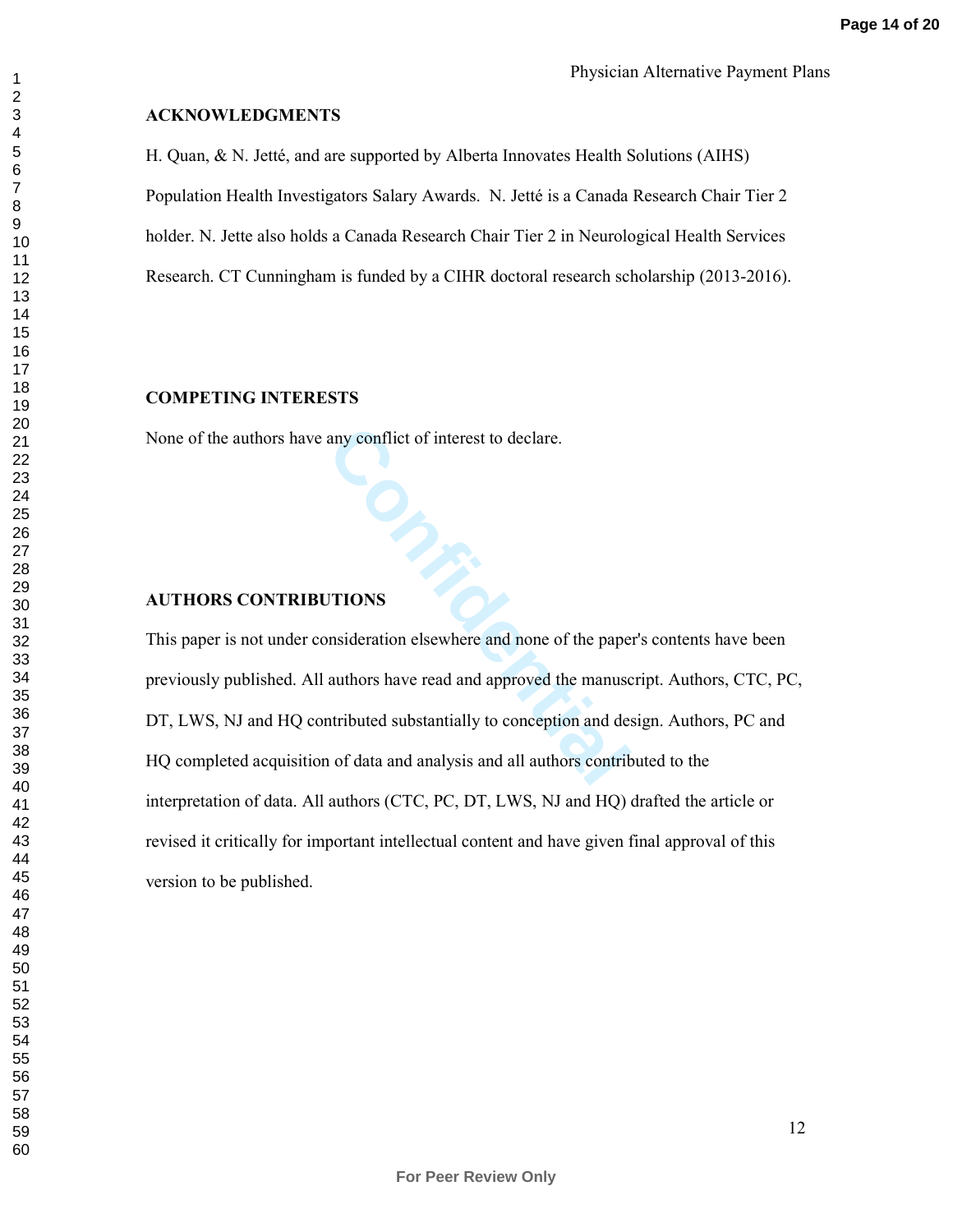#### References

| 1.             | Lisa M. Lix, S.-M.N., Mark Smith, Adrian Levy, Sulan Dai, Claudia Sanmartin, Hude       |
|----------------|-----------------------------------------------------------------------------------------|
|                | Quan, Quality of Administrative Data in Canada: A Discussion Paper. 2012. p. 1-64.      |
| 2.             | Canadian Institute for Health Information. Profiling physicians by payment program:     |
|                | A closer look at three provinces. 2010. CIHI: Ottawa.                                   |
| 3 <sub>1</sub> | Alshammari, A.M. and Hux, J.E. The impact of non-fee-for-service reimbursement on       |
|                | chronic disease surveillance using administrative data. 2009. Can J Public Health,      |
|                | 2009. 100(6): 472-474.                                                                  |
| 4.             | Lix, L.M., et al., Features of physician services databases in Canada. 2012. Chronic    |
|                | Dis Inj Can, 32(4): 186-193.                                                            |
| 5.             | Riley, G.F., Administrative and claims records as sources of health care cost data.     |
|                | 2009. Med Care; 47(7 Suppl 1): 51-55.                                                   |
| 6.             | Quach, S., Blais, C, Quan, H. Administrative data have high variation in validity for   |
|                | recording heart failure. 2010. Can J Cardiol; 26(8): 306-312.                           |
| 7.             | Lix, L., Yogendran, M., Burchill, C., Metge, C., McKeen, N., Moore, D. et al.,          |
|                | Defining and validating chronic disease: an administrative data approach. 2006.         |
|                | Manitoba Center for Health Policy. Winnipeg, Manitoba.                                  |
| 8.             | Jette, N., et al., How accurate is ICD coding for epilepsy? 2010. Epilepsia; 51(1): 62- |
|                | 69.                                                                                     |
| 9.             | Leger, P.T., Physician Payment Mechanisms: An Overview of Policy Options for            |
|                | Canada. 2011, Canadian Health Services Research Foundation: Ottawa, Canada.             |
| 10.            | Collier, R., Shift toward capitation in Ontario. 2009. CMAJ; 181(10): 668-669.          |
| 11.            | Emery, H., Auld, Mingshan, C, Lu. Paying for physician services in Canada: The          |
|                | institutional, historical and policy contexts. 1999. Insititute of Economics: Edmonton. |
|                |                                                                                         |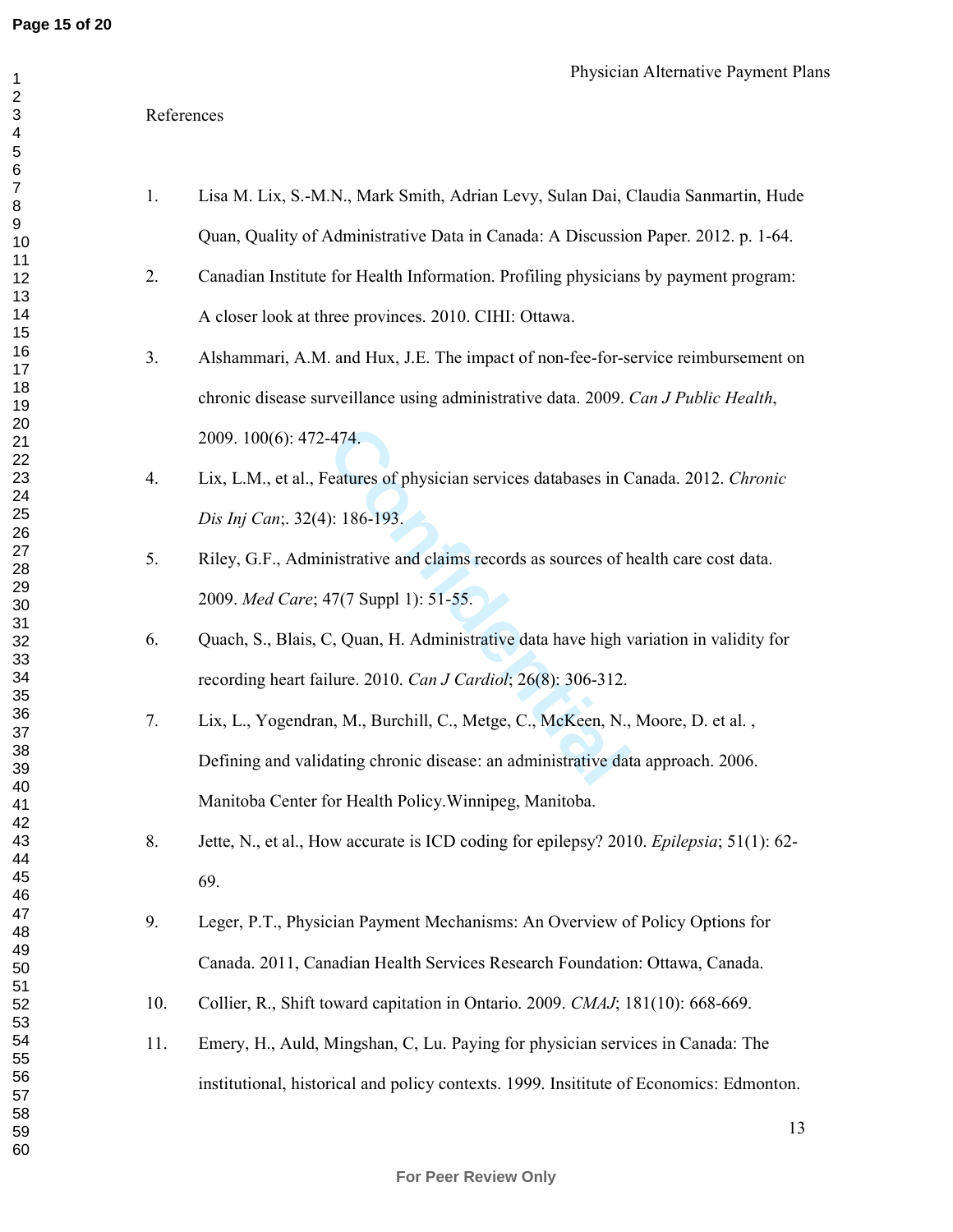12. Glazier, R.H., et al., Capitation and enhanced fee-for-service models for primary care reform: a population-based evaluation. 2009. *CMAJ*; 180(11): 72-81.

- 13. Grieve, R., et al., Evaluating health care programs by combining cost with quality of life measures: a case study comparing capitation and fee for service. 2008. *Health Serv Res*; 43(4): p. 1204-1222.
- 14. Statistics Canada. 2011 Canada Year Book. 2011. Statistics Canada. Ottawa: Canada.
- 15. Quan, H., et al., Variation in health services utilization among ethnic populations. *CMAJ*; 174(6): 787-791.
- 16. Ministry of Long-Term Care. Funding Alternative for Family Physicians. 2011. Ministry of Long-Term Care. Ontario, Canada. p. 150-170.
- 17. Department of Health. Physician Alternative Funding Initiatives. 2000. Department of Health. Nova Scotia, Canada. p. 159-171.
- 18. Gosden, T., et al., Impact of payment method on behaviour of primary care physicians: a systematic review. 2001. *J Health Serv Res Policy*; 6(1): 44-55.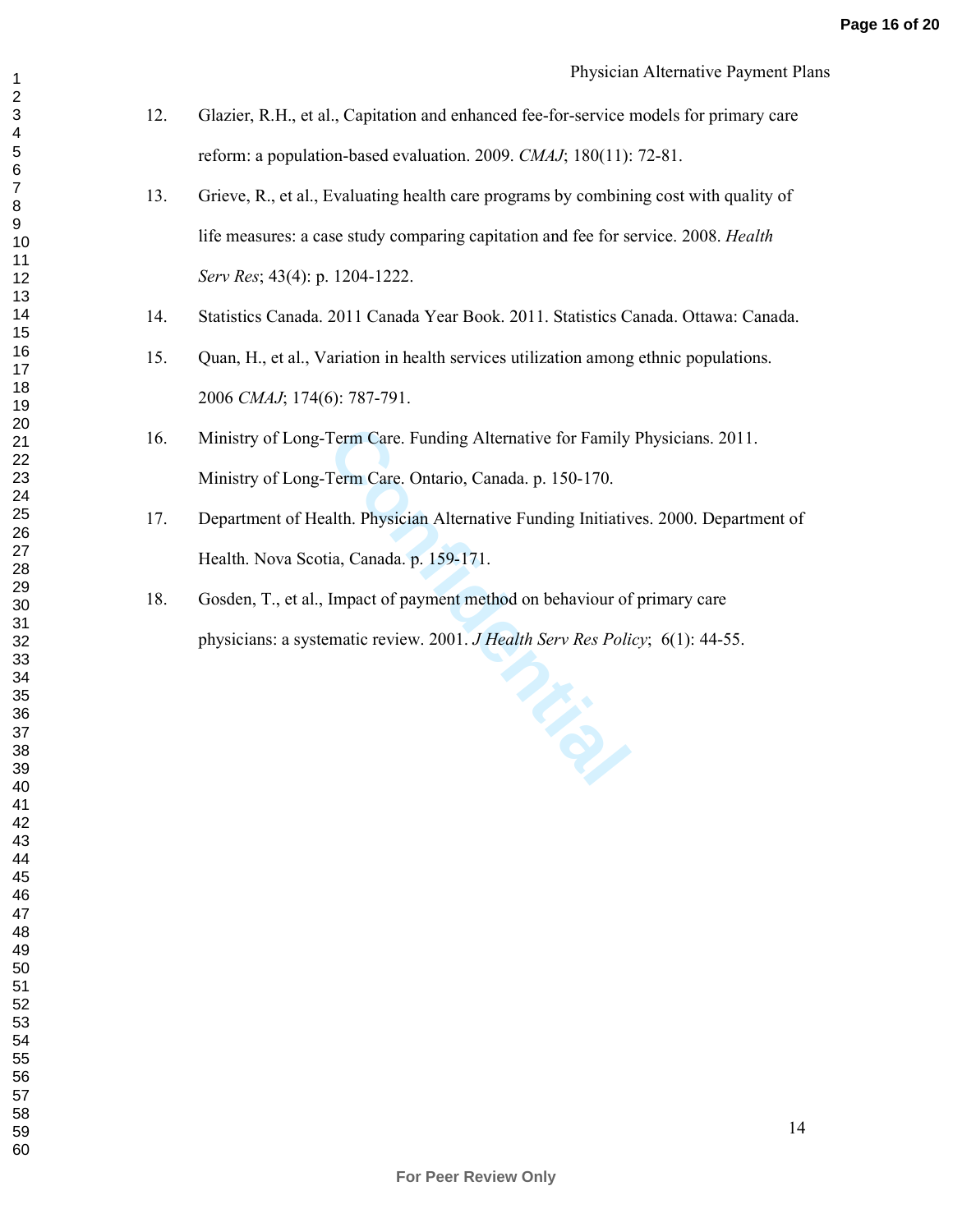|                                   | *FFS           | *Blended     | *APP         | P-value |
|-----------------------------------|----------------|--------------|--------------|---------|
|                                   | $(\%$ of 94)   | $(\%$ of 37) | $(\%$ of 51) |         |
| <b>Proportion of physicians</b>   | 51.6           | 20.3         | 28.0         |         |
| <b>Physician specialty</b>        |                |              |              |         |
| Surgery                           | 38.2           | 26.9         | 11.3         |         |
| Internal medicine                 | 22.1           | 23.1         | 67.1         |         |
| Neurology/Neurosurgery            | $\blacksquare$ | 3.9          | 2.2          |         |
| Paediatrics                       | 7.4            | 19.2         | 18.2         |         |
| Psychiatry                        | 20.6           | 15.4         |              |         |
| Others                            | 11.8           | 11.5         | 1.1          | < 0.001 |
| Are you obligated or recommended  |                |              |              |         |
| to shadow bill?                   |                |              |              |         |
| Yes obligated                     |                | 61.5         | 94.3         |         |
| Yes, it is recommended            |                | 3.8          | 3.9          |         |
| No/Unsure                         |                | 34.6         | 2.0          | < 0.001 |
| If your program or department has |                |              |              |         |
| an APP, does it use any type of   |                |              |              |         |
| incentives to promote the use of  |                |              |              |         |
| shadow billing?                   |                |              |              |         |
| Yes                               |                | 8.1          | 13.7         |         |
| N <sub>o</sub>                    |                | 72.9         | 76.5         |         |
| Unsure                            |                | 18.9         | 9.8          | < 0.001 |
| Age                               |                |              |              |         |
| 30-39 years                       | 30.8           | 26.9         | 28.4         |         |
| 40-59 years                       | 57.4           | 73.8         | 60.2         |         |
| $\geq$ 59 years                   | 11.7           | 0.0          | 11.3         | < 0.001 |
| <b>Sex</b>                        |                |              |              |         |
| Male                              | 77.9           | 76.9         | 61.4         |         |
| Female                            | 22.1           | 23.1         | 38.6         | < 0.001 |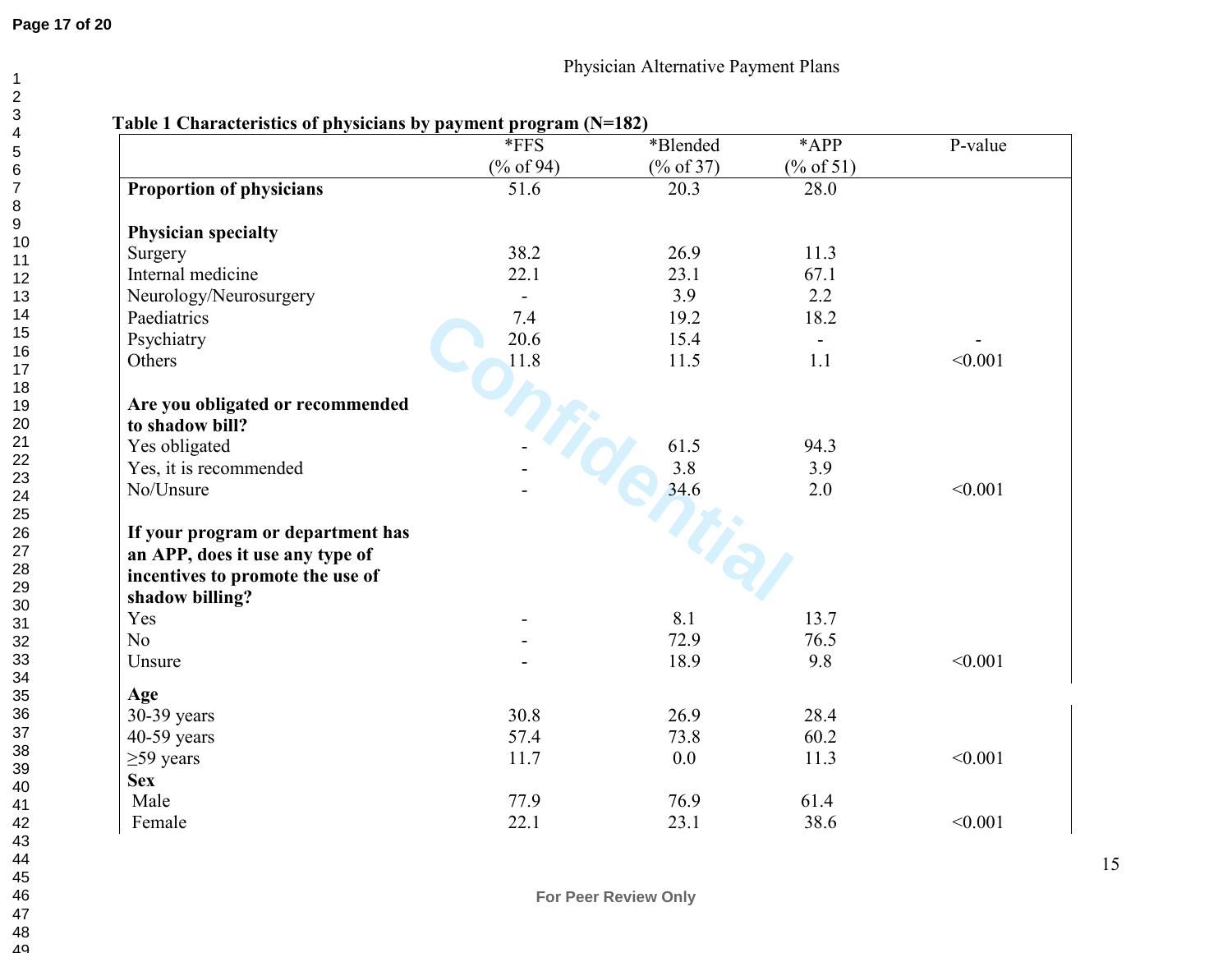# **Length of time in practice**

| year<br>$\sim$ | 14.7 | 19.2 | 20.5 |       |
|----------------|------|------|------|-------|
| 5-14 years     | 41.2 | 34.6 | 40.9 |       |
| years<br>21>   | 44.1 | 46.2 | 38.6 | 0.001 |

\*Note: Alternative Payment Program (APP), Fee-For-Service Payment Program (FFS), Blended (FFS and APP)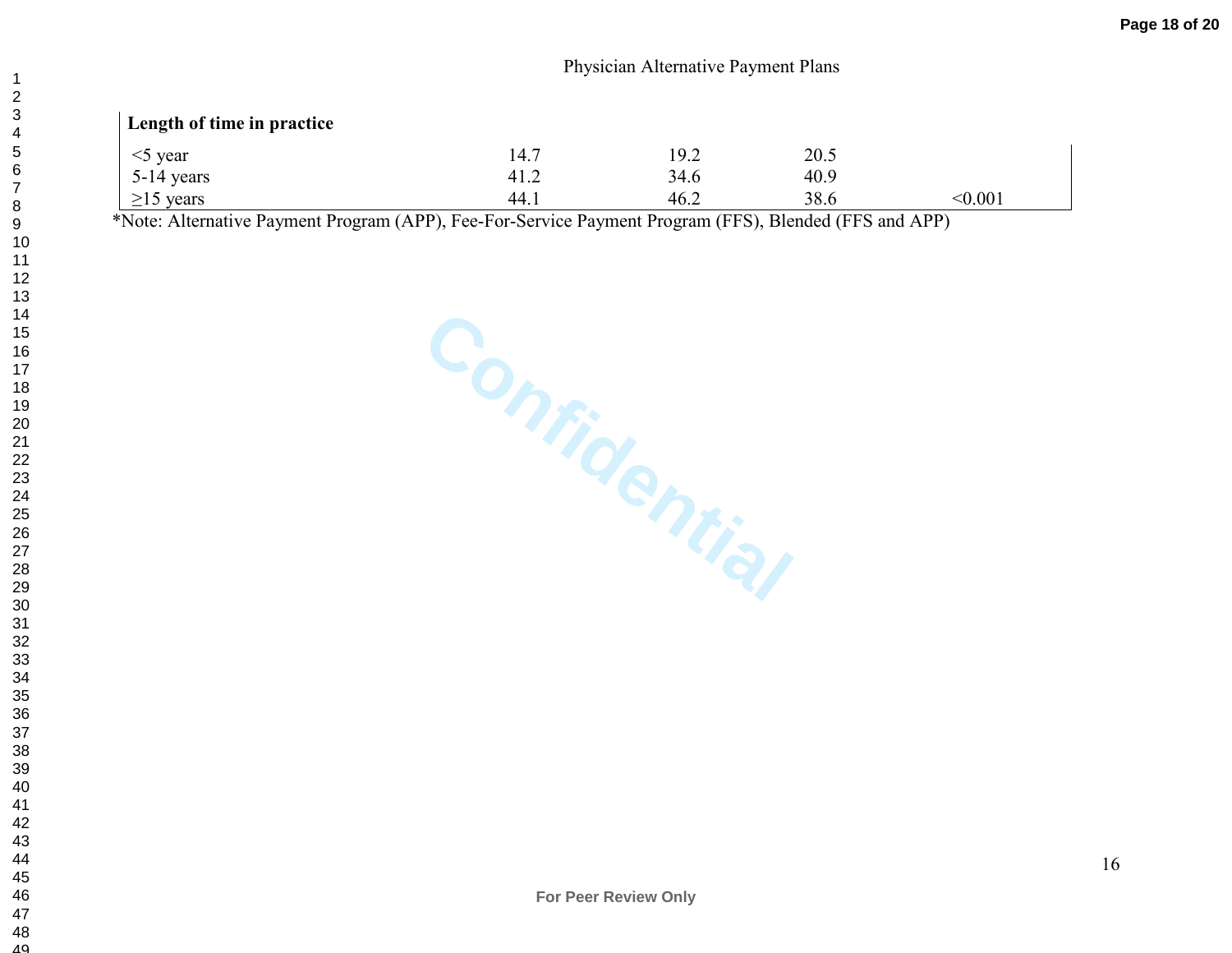# **Page 19 of 20**

|                                         | $*$ FFS      | *Blended     | *APP         | P-value        |
|-----------------------------------------|--------------|--------------|--------------|----------------|
|                                         | $N(\%)$      | $N(\%)$      | $N(\%)$      |                |
| Overall claims                          | 99208 (91.8) | 22094 (95.6) | 28078 (90.0) | < 0.001        |
| <b>Physician Specialty</b>              |              |              |              |                |
| Surgery                                 | 36797 (92.4) | 3894 (93.2)  | 4686 (88.6)  | < 0.001        |
| Internal medicine                       | 10213(94.1)  | 4440 (95.0)  | 11174(91.3)  | < 0.001        |
| Neurology/Neurosurgery                  | 142(95.1)    | 169(98.2)    | 215(90.7)    | 0.006          |
| Paediatrics                             | 31639(95.1)  | 13530 (96.7) | 11929 (89.3) | < 0.001        |
| Psychiatry                              | 3357(97.0)   | 22(36.4)     |              | $\blacksquare$ |
| Others                                  | 17060(82.1)  | 39(61.5)     | 74 (77.0)    | 0.002          |
| Are you obligated or recommended to     |              |              |              |                |
| shadow bill?                            |              |              |              |                |
| Yes                                     |              | 7963 (95.1)  | 27373 (90.0) | < 0.001        |
| No                                      |              | 14131(94.7)  | 705 (96.4)   | < 0.001        |
| If your program or department has an    |              |              |              |                |
| APP, does it use any type of incentives |              |              |              |                |
| to promote the use of shadow billing?   |              |              |              |                |
| Yes                                     |              | 2828 (96.0)  | 3407 (93.6)  | < 0.001        |
| No                                      |              | 19266(95.5)  | 24671 (89.4) | < 0.001        |
| <b>Physician Age</b>                    |              |              |              |                |
| $<$ 40                                  | 33906 (95.3) | 14079(96.6)  | 6829(90.1)   | < 0.001        |
| 40-59                                   | 62770 (89.9) | 7535(93.7)   | 20847 (90.0) | < 0.001        |
| $\geq 60$                               | 2532(92.1)   | 480 (95.8)   | 402(83.3)    | < 0.001        |
| <b>Sex</b>                              |              |              |              |                |
| Male                                    | 70109 (91.7) | 17855 (95.6) | 21269 (88.8) | < 0.001        |
| Female                                  | 29099 (92.0) | 4239 (95.5)  | 6809 (93.4)  | < 0.001        |
| Length of time in practice              |              |              |              |                |
| $<$ 5 year                              | 21211 (95.9) | 834 (96.0)   | 5773 (92.4)  | < 0.001        |
| $5 - 14$                                | 36668 (89.7) | 16010(96.0)  | 8178 (86.5)  | < 0.001        |
| $\geq$ 15                               | 41329 (91.6) | 5250(94.3)   | 14127 (90.9) | < 0.001        |

\*Note: Alternative Payment Program (APP), Fee-For-Service Payment Program (FFS), Blended (FFS and APP)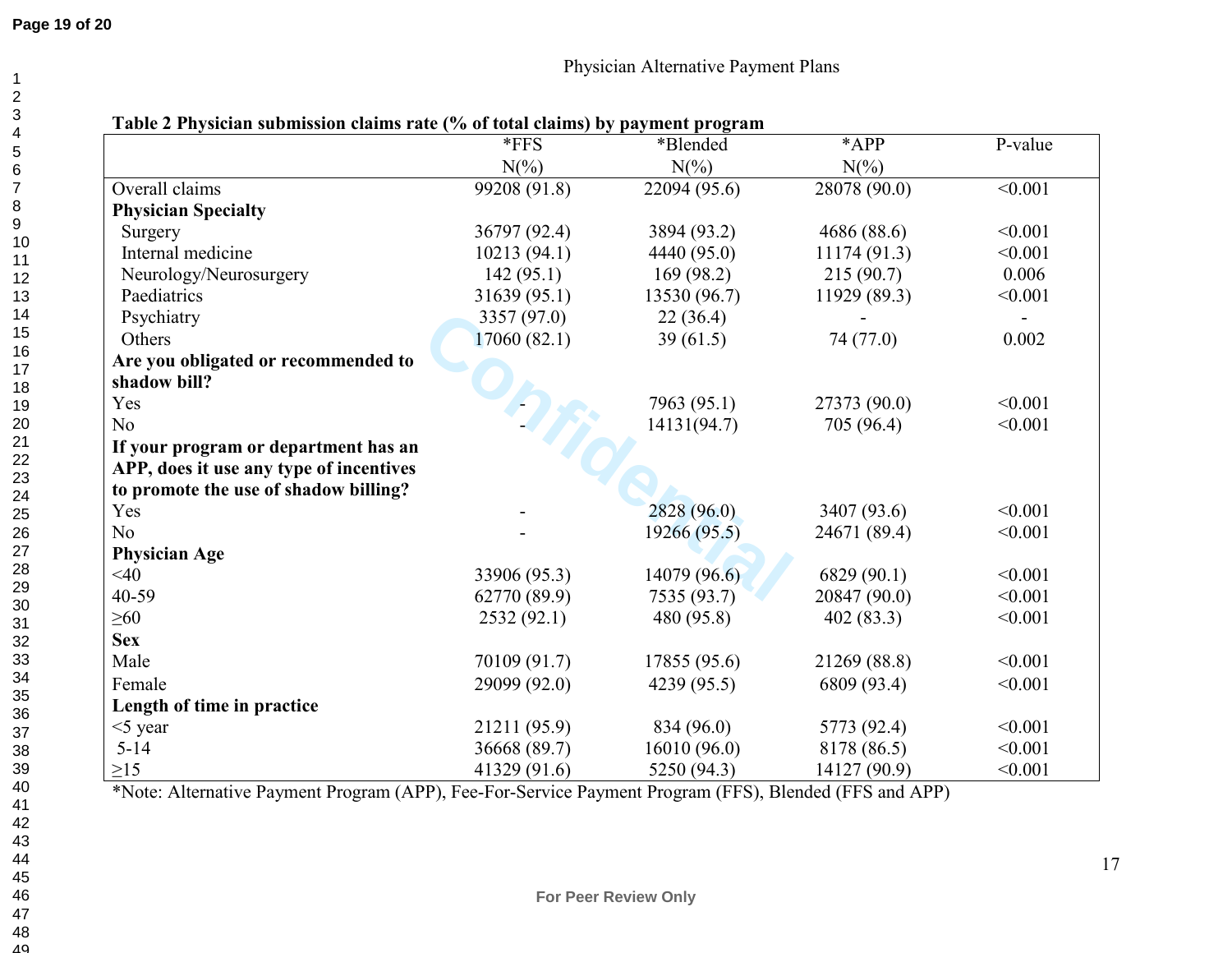|                            | $*Pre-APP$   | *Post-APP   | P-value |
|----------------------------|--------------|-------------|---------|
|                            | $N(\%)$      | $N(\%)$     |         |
| <b>Overall claims</b>      | 20093 (95.6) | 13040(90.1) | < 0.001 |
| <b>Physician specialty</b> |              |             |         |
| Surgery                    | 3313 (95.0)  | 1243 (93.9) | 0.1096  |
| Internal medicine          | 3997 (94.2)  | 5400 (90.0) | < 0.001 |
| Neurology/Neurosurgery     | 166(96.0)    | 24(96.0)    | 0.9912  |
| Paediatrics                | 12617 (96.3) | 6373 (89.4) | < 0.001 |

PP), Fee-For-Service Payment Program (FFS) \*Note: Alternative Payment Program (APP), Fee-For-Service Payment Program (FFS)

**For Peer Review Only**